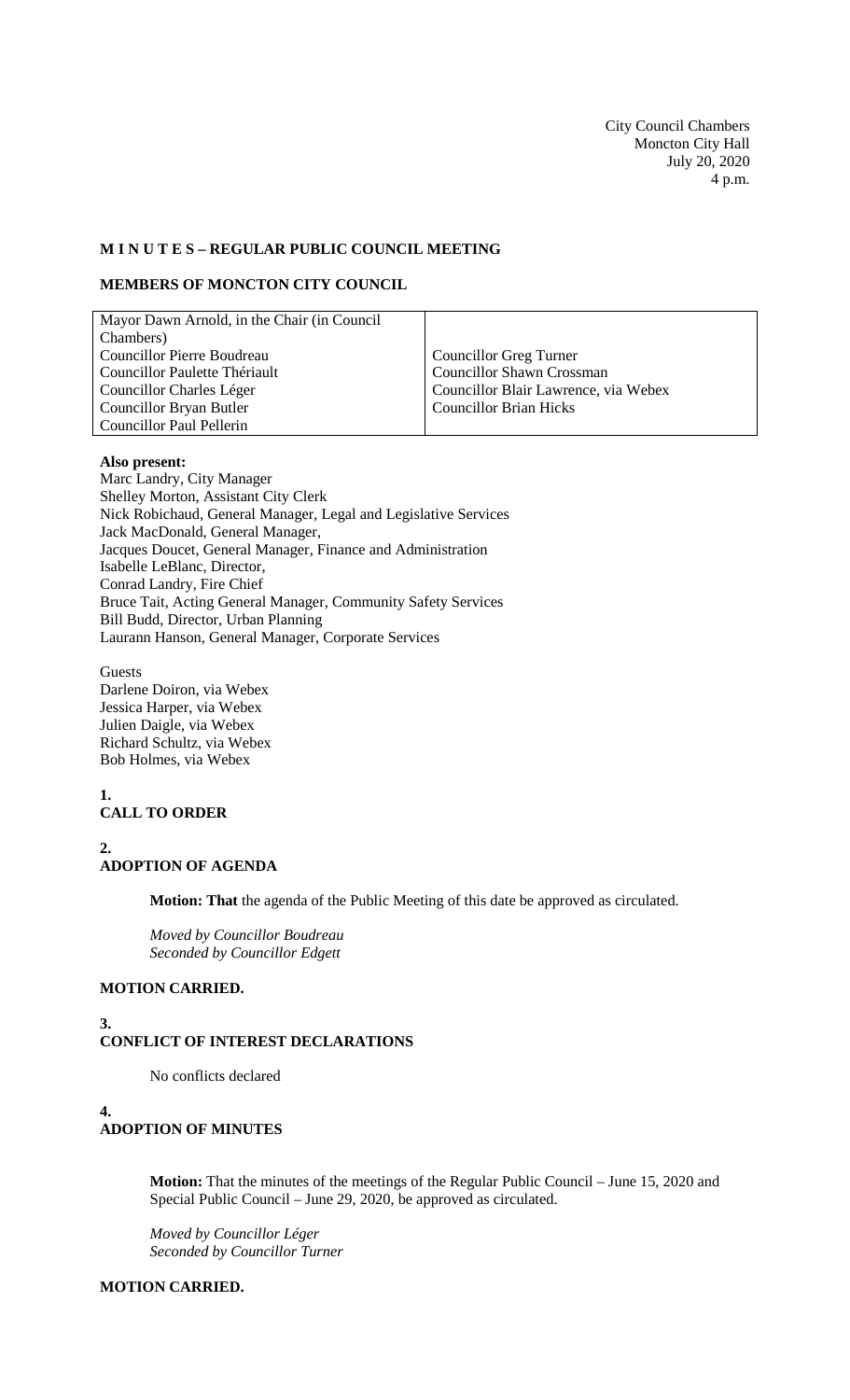### **5. CONSENT AGENDA**

#### **6.** PUBLIC AND ADMINISTRATION PRESENTATIONS<br>6.1 PUBLIC PRESENTATIONS **6.1 PUBLIC PRESENTATIONS**

#### 6.1.1 **Presentation** –Application – International Cities of Peace – Darlene M. Doiron and Richard **Schultz**

Darlene Doiron, through Webex, gave a power point presentation, outlining the mission of the International Cities of Peace Association to establish Greater Moncton as an International City of Peace. Greater Moncton would be the first city with such a designation in Atlantic Canada. Moncton has already demonstrated that it has all the requirements to become an International City of Peace. Such a designation could position the City as a model peace centre attracting individuals to live in the region. The launch is set to occur on September 21, 2020 at which time the three Mayors have been invited to sign the declaration. A representative of the City is also being asked to help plan this event.

The Mayor, along with Councillors Thériault, Edgett and Léger thanked the presenters for their efforts. Councillor Léger suggested directing Administration to prepare a motion and return to Council. The City Manager noted that Administration could return to the August meeting indicating what possibilities would be available to the City and potential impacts.

### **6.2 ADMINISTRATION PRESENTATIONS/EXPOSÉS DE L'ADMINISTRATION**

6.2.1 Presentation – Greater Moncton Homelessness Steering Committee – Part 2

Vincent Merola introduced representatives of the Greater Moncton Homelessness Steering Committee Marc Belliveau, Harvest House and Jessica Valez, House of Nazareth.

City Council received an overview from Mr. Belliveau highlighting updates and activities undertaken this year at Harvest House. The shelter's capacity will be increased from 98 beds to 107 beds with 9 more dedicated to the addiction recovery program. He reviewed the various services offered by the centre including education, counselling, reorientation into the workplace, a medical room with various services, one-on-one counselling, etc. Their team works with local agencies to identify gaps and opportunities.

Jessica Valez provided an overview of the House of Nazareth noting three daily meals are served and that 105 beds are available. One-on-one counselling is also offered and strong links have been established with ReConnect and Salvus. Referral appointments are made to mental health and detox services. Most clients wish to access their own living space, however, assistance is provided to them in approaching landlords. Assistance with job placement is also provided. Volunteer participation has increased with assistance from students at Oulton's College. The facility also provides a medical room and also receives assistance from the Salvus Clinic.

In reply to Councillor Turner regarding the average number of clients using the facilities, Mr. Belliveau reported a range from 16-32. Jessica Valez noted that the services are used and approximately 60% of the beds. In terms of finding permanent housing, Ms. Valez reported that twelve clients were able to access permanent housing through their own efforts. Marc Belliveau reported that they also had some clients who were successful in securing affordable housing.

6.2.2 Update – Covid-19 (Coronavirus) – Marc Landry, City Manager; Conrad Landry, Fire Chief; Tom Critchlow, Codiac RCMP Superintendent (Charles Savoie, replacing him)

The City Manager introduced this subject noting that the Strategic Plan includes a recovery plan for Covid-19 as well as financial mitigation strategy being presented for ratification at today's meeting. City Hall is now operating with a full staff complement. Employees are being strongly encouraged to wear masks in public areas. The following is a brief summary of action taken:

- Safety glass placed in Council Chambers
- Determined the number of people that each boardroom can accommodate

The Fire Chief provided an update regarding the Emergency Coordination Centre (ECC) which is still active and currently reviewing operational plans. Applications received from groups wishing to use the City's facilities are being reviewed with 66 received to date. Receipt of applications for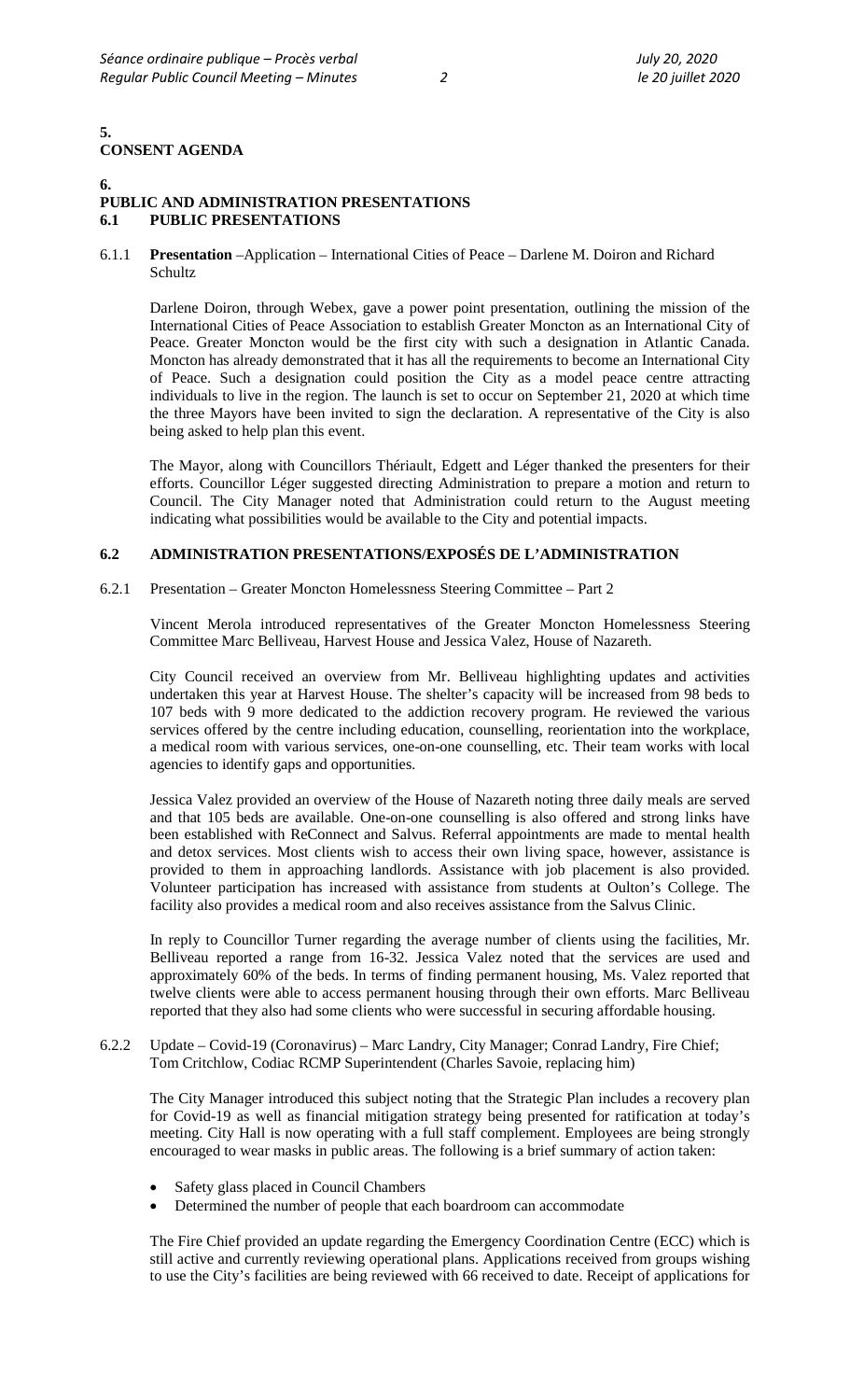fall activities have already commenced. Ringette, skating, hockey and basketball clubs are permitted to operate as long as they submit plans meeting the provincial requirements. The ECC is also developing a regression plan in the event the Province reverts from the orange to red category.

Charles Savoie reported that he had nothing further to add at this time.

Catherine Dallaire reported that the Avenir Centre is working with their parent company to prepare a multi-phased operational plan taking into consideration the number of spectators that can be accommodated, whether to implement use of masks, etc. Administration is in contact with them and hopes to have future information in the coming weeks.

### 6.2.3 Update – Policing Issues

Charles Savoie provided an update regarding the RCMP activities for June 2020 as compared to June 2019.

| June 2020                                           | June 2019                     |
|-----------------------------------------------------|-------------------------------|
| Calls received - 3,200                              | Calls received - 3,290        |
| Property crimes $-560$                              | Property crimes $-660$        |
| Crimes against persons i.e. assault, robbery $-233$ | Crimes against persons $-230$ |
| Mental health calls same as last year               |                               |
| Homeless calls have decreased from April 185 – 154  |                               |

Other initiatives

- Tandem policing patrols in conjunction with By-Law Enforcement are downtown daily and assist the social issues team who are monitoring ten tenting sites. Some success has been achieved.
- Two tandem officers patrol from 7 p.m.-1 a.m. Since July 14 Patrols deployed from 8 p.m. midnight - have access to ReConnect
- RCMP Crime Reduction Unit works closely with the Provincial Scan Reduction Unit (Safer Communities and Neighbourhoods unit).

Councillor Léger suggested greater visibility on St. George Street noting that requests have been received from businesses. Mr. Savoie agreed to convey this information to the RCMP.

## **7. PLANNING MATTERS**

7.1 New Rezoning and Municipal Plan Amendment – 211 Mapleton Road – Skipper Jack's Restaurant (Introduction)

The City Manager noted that based on policies the recommendation is not to proceed, however, options have been provided to Council for consideration.

City Council received a presentation from Bill Budd concerning an application from J.R. Daigle Engineering Ltd., on behalf of 514264 N.B. Inc. (landowner), to rezone property located at 211 Mapleton Road (PID 70543632) from P1 (Community Use Zone) and P2 (Open Space and Conservation Zone) to SC (Suburban Commercial Zone). The rezoning would accommodate an expansion to the existing Skipper Jack's Restaurant as well as an expansion to its parking lot. The amendment also requires a change to the Municipal Plan designation from Community Use to Mixed Use Centres and corridors. Using an ortho map, Mr. Budd illustrated the location of the land situate south of Wheeler Blvd. at the intersection of Carson Drive and Mapleton Road. Rabbit Brook Trail runs through the area. The property is currently occupied by Skipper Jacks Restaurant on the south side. The northern portion of the lot is vacant. This is a corner lot with an existing driveway access on Mapleton and Hopper Street. The conservation zone is proposed to be rezoned as Commercial.

Mr. Budd reviewed the historical background of this property dating back to 2007 when City Council approved the sale of a parcel of land. The land transaction occurred in 2010 with several conditions. In 2008 the city expropriated land from this landowner for future widening of Mapleton resulting in the owner losing 6-8 parking spaces. As part of that process the City entered into a licensed agreement to allow Mr. Holmes to use the parking until the street widening occurred. In 2018 Council agreed that the owner could retain this land subject to conditions. Should Council allow this request, those conditions should be captured in the agreement. The land owner would also be required to pay the City \$30,000 to cover the City's costs to build a trail and release the City's obligation to provide replacement parking as part of the 2008 expropriation process. As part of this rezoning process, the property owner is proposing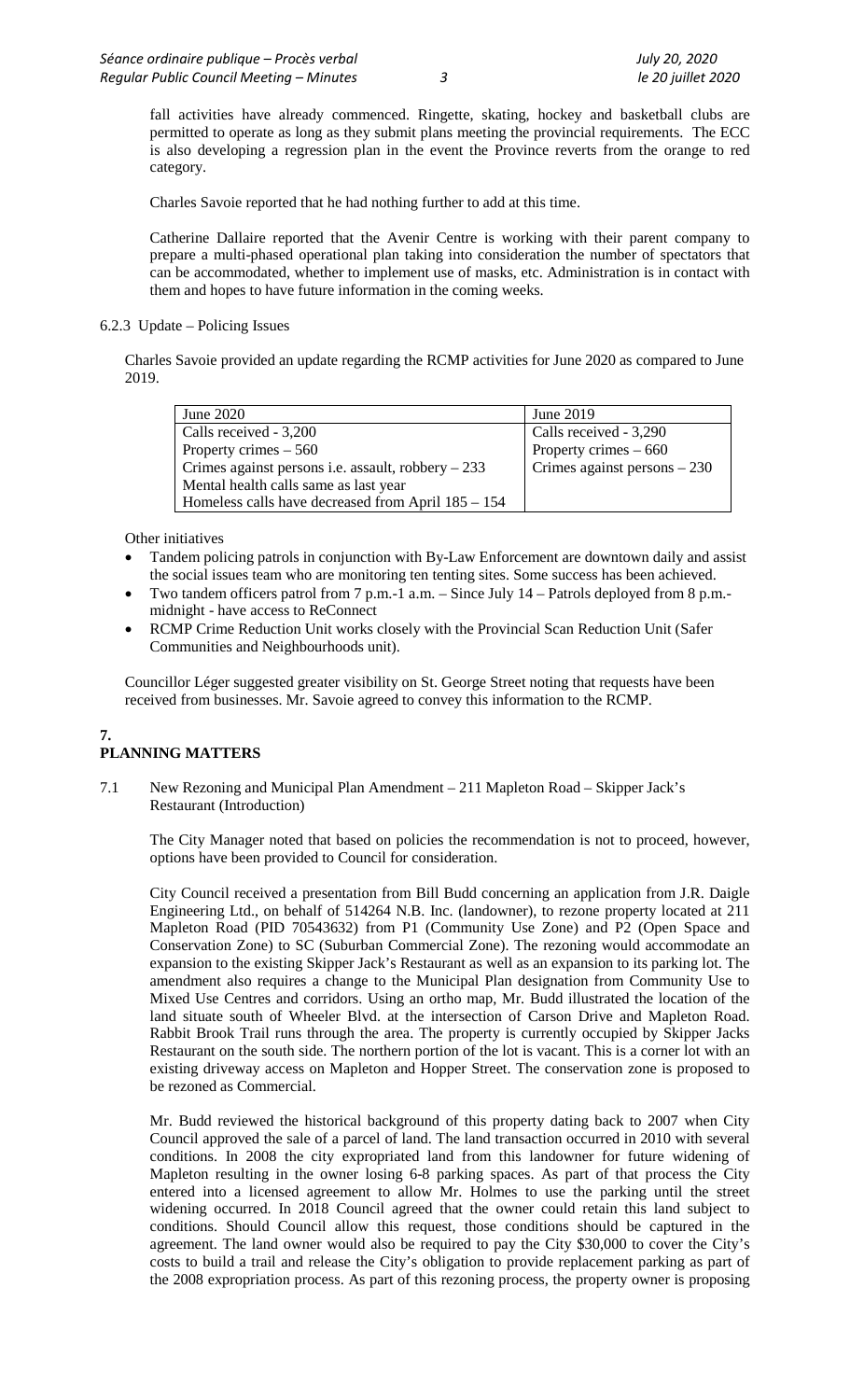to extend the culvert and relocate the brook under the culvert. The proposed layout calls for 47 parking spaces to accommodate pick up orders.

A traffic impact study was also submitted. The landowner is proposing to close the access off Mapleton Road and one off Hopper to create right in and out access from Carson Drive. Since Council approval in 2007, the Municipal Plan has been updated with emphasis on protecting the City's watercourse and therefore, Urban Planning has difficulty in recommending the full culvert modification. Alternative recommendations are provided in Council Report Form for Council's consideration should it wish to proceed with this proposal.

**Motion: That** Moncton City Council proceed with Option 2 the Municipal Plan amendment being By-law Z-113.28 and the Zoning By-law amendment being By-law Z-213.74 and:

- 1) That Council give 1st reading to the Municipal Plan amendment By-law Z-113.28 and Zoning By-law amendment By-law Z-213.74
- 2) That a public presentation for the Municipal Plan amendment be set for August 17, 2020
- 3) That a tentative public hearing be set for September 8, 2020
- 4) That By-laws Z-113.28 and Z-213.74 be referred to the Planning Advisory Committee for its written views; and

The rezoning, if approved, should be subject to a conditional zoning agreement, including but not limited to:

- 1) That a 14 meter wide Local Government Services Easement (LGSE) be identified on a Plan of Survey over the proposed culvert and transferred to the City of Moncton;
- 2) That a 10 meter wide Local Government Services Easement (LGSE) be identified on a Plan of Survey over the existing sanitary trunk sewer pipe and transferred to the City of Moncton;
- 3) That restrictive covenants #2, 3 and 4 found in Schedule "C" of Deed #28413863 between the City of Moncton and 514264 N.B. Inc. be removed;
- 4) That the City limit its public right-of-way, found in Schedule "A" of said Deed relating to the municipal trail system, to the built portion of the trail only;
- 5) That prior to the issuance of a development permit, the landowner pays \$30,000, plus any applicable HST, and releases paragraph #8 in a license agreement entered into between the City and 514264 N.B. Inc. on December 8, 2008;
- 6) That all necessary federal and provincial environmental approvals be obtained;
- 7) That all uses of land pursuant to this agreement shall conform with the provisions of the City of Moncton Zoning By-law, as amended from time to time, except as otherwise provided herein;
- 8) That nothing contained herein shall prohibit or in any way limit the Developer's right to apply for a variance pursuant to the provisions of the Community Planning Act;
- 9) That this agreement is to be signed and executed within 12 months of 3rd reading;
- 10) Following receipt of a written request from the owner of the property or any infant thereof, the City will, from time to time, at its sole discretion, prepare and execute releases of this Agreement, provided that the Agreement no longer has effect on the property. In all cases, the Owner will pay the City's administrative fee for preparing and signing a discharge and is responsible for all other legal, registration and other expenses, whether the discharge is prepared by the City, the Owner's solicitor or another person;
- 11) The development shall be carried out in substantial conformance with the plans and drawings submitted as Schedule B; and
- 12) That the \$1,000 security deposit required for a Conditional Rezoning Agreement and bylaw registry fees be paid prior to registration.

## *Moved by Councillor Turner*

*Seconded by Councillor Crossman*

In reply to Councillor Edgett, Mr. Budd confirmed that no changes were being made to the trail. The only change would be to the entrance to the commercial property which has a two-way flow.

Julien Daigle advised that in terms of the widening, the buffer between Carson Drive and the parking lot he clarified that the width is 9 m which is wider than is what is typically required by by-law standards, however, they could evaluate the impact should the buffer have to be increased. Mr. Budd noted that an amended site plan could be developed.

Mr. Budd noted that when the City expropriated the land, it was required to provide replacement parking. If the recommendation does not proceed, the City has to determine where it will provide replacement parking. If Council proceeds with option 2, the landowner must release any outstanding conditions including the issue of providing replacement parking.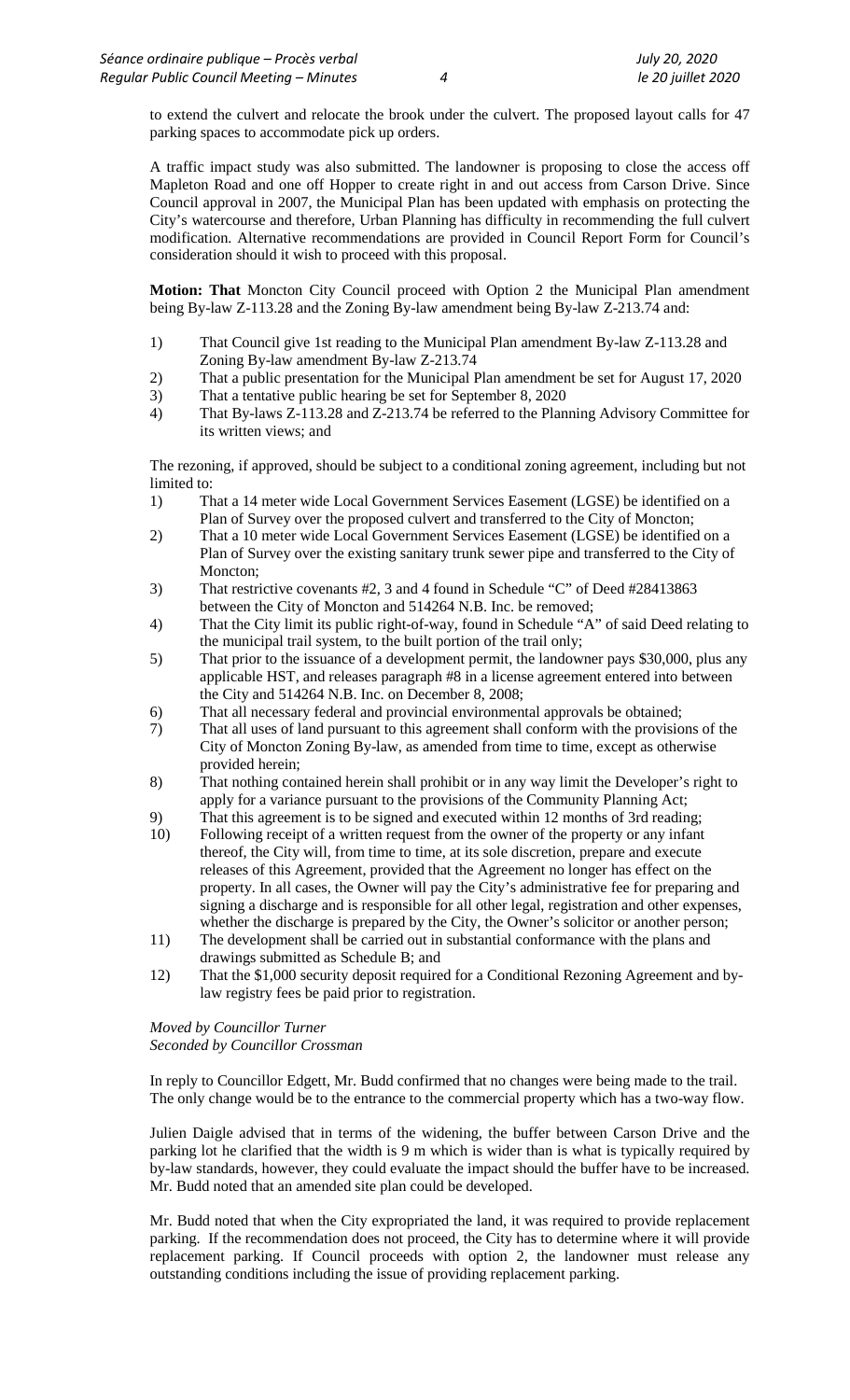**Motion: That** the application from J.R. Daigle Engineering Ltd., on behalf of 514264 N.B. Inc. (landowner), to rezone property located at 211 Mapleton Road (PID 70543632) from P1 (Community Use Zone) and P2 (Open Space and Conservation Zone) to SC (Suburban Commercial Zone) be postponed until further information is presented.

*Moved by Councillor Boudreau Seconded by Councillor Edgett*

Six nays votes registered.

### **MOTION DEFEATED.**

The mover and seconder of the original motion concurred with the addition of the following condition: *That Urban Planning explore refinements to improve the site plan with the developer to address concerns raised by Council at today's Council meeting.* 

Although not part of the amendment itself, it was understood that the following additional information would be provided:

- Greater buffer between parking area and bike trail
- Better images and visuals (3D renderings)
- Explore reduction of culvert
- How to address 0 net
- Plan outlining protection of Rabbit Brook

Mr. Budd agreed to provide refinements at the public presentation.

Mr. Holmes explained the need to expand Skipper Jack's which required more space in the dining room to accommodate Covid-19 restrictions and additional parking in order to maintain the business. They continue to clean the gulley and be environmentally conscious. He believed the culvert would be an asset to Rabbit Brook. Permission has been received from DFO. The cost of \$400,000 - \$500,000 for the culvert and parking lot does not include renovation to the building which is approximately an additional \$300,000. They will be upgrading the existing unsightly corner and paying the required \$30,000 to the City.

Councillors Hicks and Thériault noted that with the current pandemic and impact on the economy, it was encouraging to see a business expanding, however requested assurance that environmental concerns would be met.

### **ORIGINAL MOTION CARRIED UNANIMOUSLY WITH AMENDMENT.**

7.2 New Rezoning Application – 320 Killam Drive

Following introductory remarks by the City Manager, Mr. Budd gave a presentation regarding an application received from WSP Canada Inc., on behalf of Les Entreprises Mapoma Ltee., to rezone a portion of PID 70355649 from IP (Industrial Park Zone) to SC (Suburban Commercial Zone) and to amend an existing Conditional Zoning Agreement. The amendment would allow the construction of a new industrial building and a future commercial development. The purpose is to rezone a portion of the property from ID - Commercial to accommodate a new industrial building as well as future commercial development. The subject property is currently being used for industrial purposes, is located at the intersection of Killam Drive and Millennium Boulevard on the north side of Centennial Park and south of Coliseum lands. A large industrial building is proposed which would be used to house outdoor storage and clean the site. A subdivision is also proposed to accommodate future development which would be landscaped and maintained within the confines of the Zoning By-Law.

Motion: That Moncton City Council proceed with the rezoning process for By-law Z-213.75; and:

- 1) That Council give 1st reading to Zoning By-law amendment By-law Z-213.75;
- 2) That a public hearing be set for August 17, 2020; and
- 3) That By-law Z-213.75 be referred to the Planning Advisory Committee for their written views.

The rezoning, if approved, should be subject to a Conditional Zoning Agreement, including but not limited to the following conditions:

1) That Lot 20-1000 be registered no later than December 31, 2020;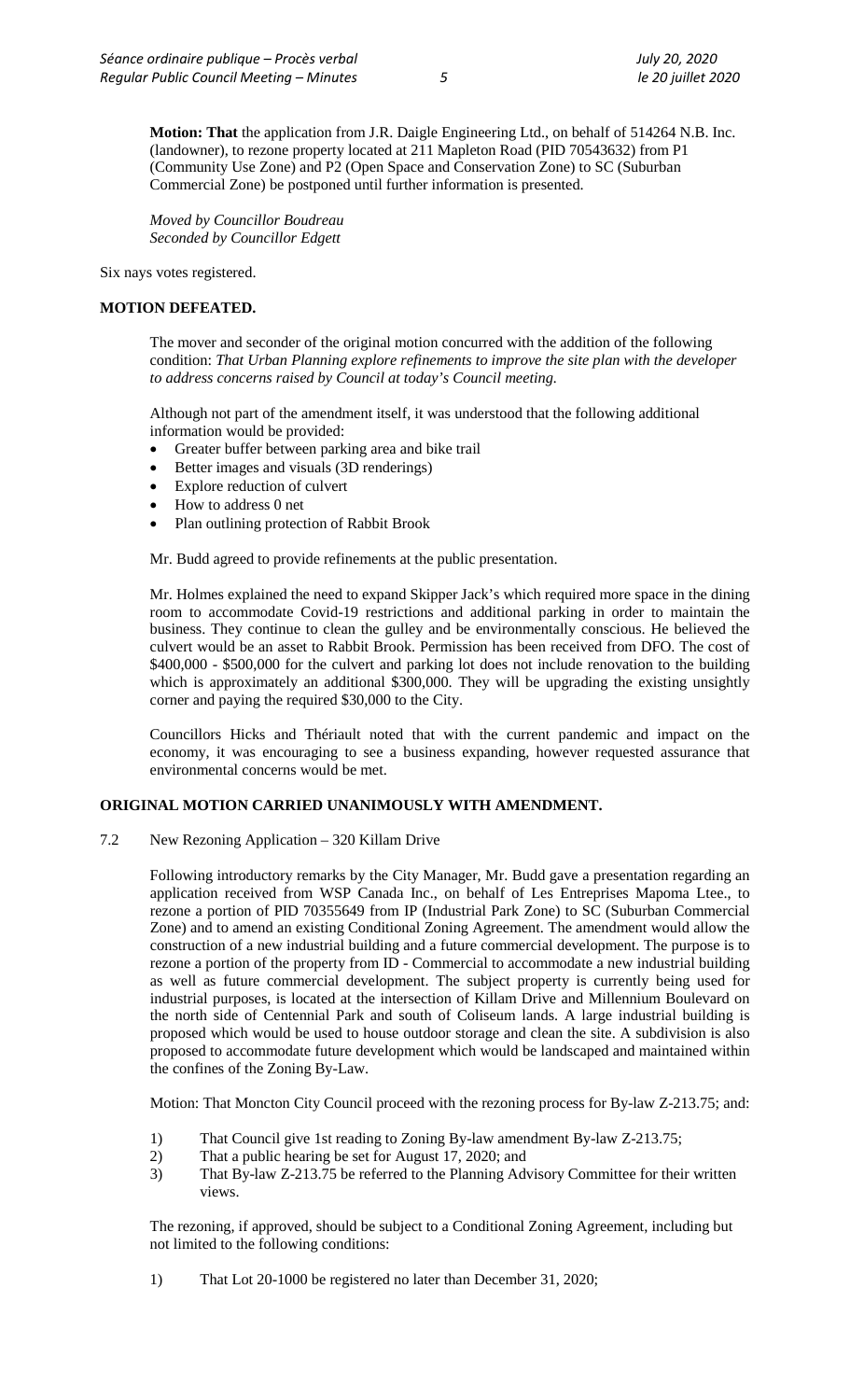- 2) That Lot 20-1000 be landscaped and maintained until such time as it is developed;<br>3) That a minimum six (6) metre wide landscape buffer be located along the length of
- That a minimum six (6) metre wide landscape buffer be located along the length of Killam Drive as shown in Schedule B;
- 4) That the landscaping referred to herein shall be completed no later than December 31, 2020;
- 5) That the \$19,564.00 security deposit required for landscaping works be paid prior to registration;
- 6) That should there be a failure to carry out the landscaping work as outlined herein, the City may draw on the security and enter onto the lands to complete all outstanding works or matters and pay all costs and expenses incurred thereby from the proceeds so drawn.
- 7) That all uses of land pursuant to this agreement shall conform with the provisions of the City of Moncton Zoning By-law, as amended from time to time, except as otherwise provided herein;
- 8) That nothing contained herein shall prohibit or in any way limit the Developer's right to apply for a variance pursuant to the provisions of the Community Planning Act;
- 9) That this agreement is to be signed and executed within 4 weeks of 3rd reading;
- 10) Following receipt of a written request from the owner of the property or any infant thereof, the City will, from time to time, at its sole discretion, prepare and execute releases of this Agreement, provided that the Agreement no longer has effect on the property. In all cases, the Owner will pay the City's administrative fee for preparing and signing a discharge and is responsible for all other legal, registration and other expenses, whether the discharge is prepared by the City, the Owner's solicitor or another person;
- 11) The development shall be carried out in substantial conformance with the plans and drawings submitted as Schedule B; and
- 12) That the \$1000 security deposit required for a Conditional Rezoning Agreement and bylaw registry fees be paid prior to registration.

*Moved by Councillor Léger Seconded by Councillor Lawrence*

Administration advised that the landscaping work is expected to be completed prior to the end of September. Outdoor storage must be screened in accordance with the Zoning By-law.

### **MOTION CARRIED.**

7.3 Public Hearing – Municipal Plan amendment and Rezoning – PID 70531033 at Twin Oaks Drive and Ryan Street (no objections received)

The Assistant City Clerk reported that this is the public hearing and that no objections were received.

Following introductory remarks by the City Manager, Council received a presentation from Mr. Budd regarding an application from Cordova Realty Limited, land owner, to rezone PID 70531033 from R2 (Two Unit Dwelling) to R3 (Multiple Unit Dwelling) and MU (Mixed Use) to accommodate the development of a mixed-use node with high and medium density residential dwellings with commercial uses and services. Rezoning a portion of the property at the corner where Twin Oaks Drive meets Ryan Street from R2 to MU will require an amendment to the Municipal Plan to amend the designation from NH (Neighbourhood) to MUC (Mixed Use Centres and Corridors).

This area has evolved into an urbanized area with new schools, YMCA, nursing homes, daycares, etc. The proposal calls for eight buildings in total - six multiple unit dwellings which will front on Twin Oaks Drive. The two other buildings proposed will have commercial and service amenities on the main floor, and two two-storey stacked townhouses on either side of the future Holland Drive extension. The development is proposed in four phases over a 5 - 10 year period. Mr. Budd presented photos of the site detailing large retention ponds to manage storm water. Any concerns expressed by residents were alleviated once they were shown the plans. A traffic study was undertaken and an inquiry received with some concerns regarding a left turn lane at the school entrance. The matter was presented to the Planning Advisory Committee who is recommending that the rezoning proceed with a number of conditions.

**Motion: That** Moncton City Council proceed with the Municipal Plan amendment being By-law Z-113.27 and the Zoning By-law amendment being By-law Z-213.73.

Further that the rezoning shall be subject to a conditional zoning agreement, including but not limited to the following conditions: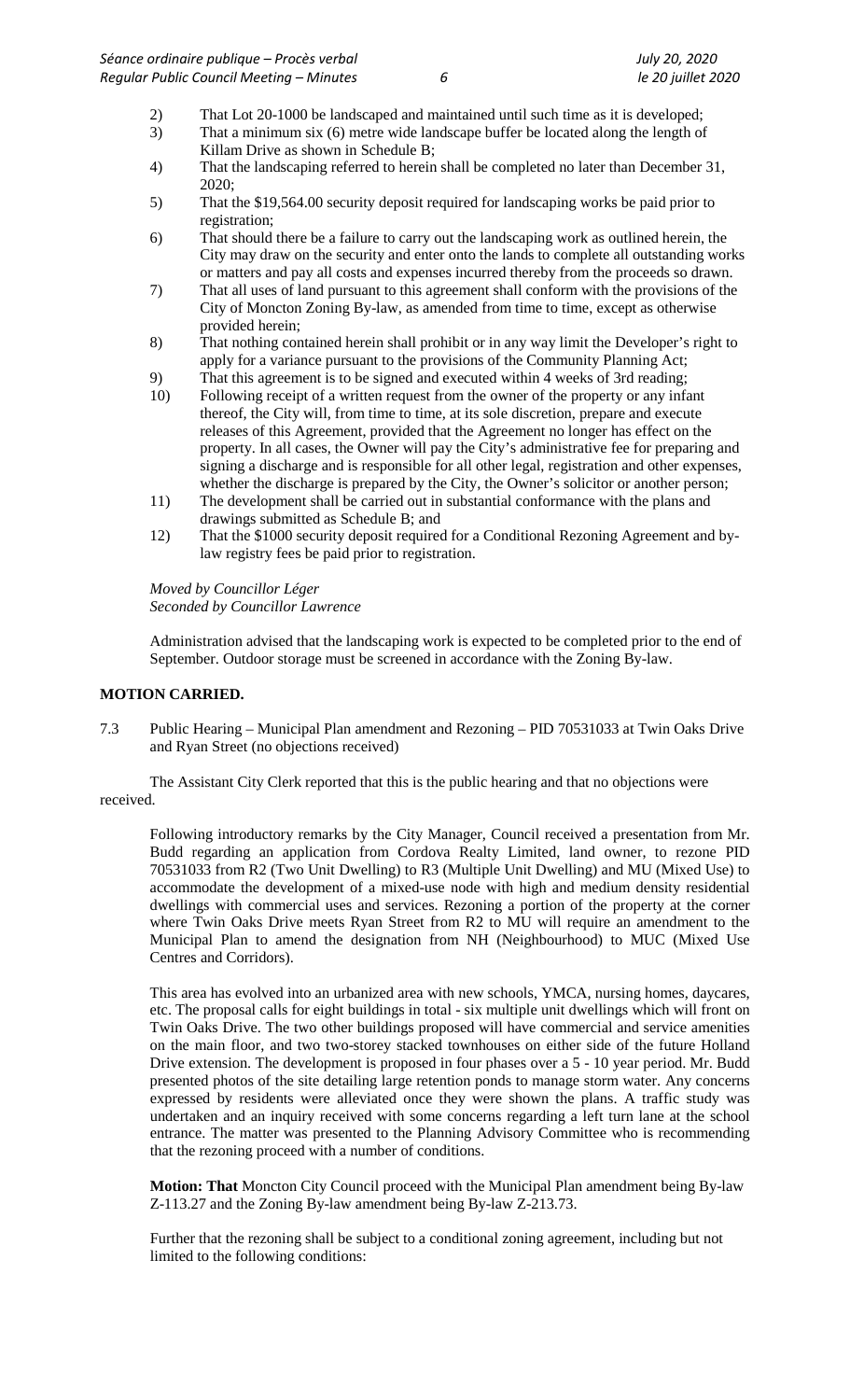- 1) That the developer shall enter into a separate development charge agreement providing for the payment of development charges;
- 2) That the amending zoning by-law shall not be registered before the separate development charge agreement is executed;
- 3) That no trees or other vegetation be cut within a minimum of seven (7) metres along the entire east side of the subject lot, and the seven metre buffer is to remain vegetated and protected;
- 4) That a two metre high opaque fence be located on the southern side of the property where the parking lots abut the residential care facility, and that the fence be located on top of the retention wall, and constructed prior to, or at the beginning of, construction of buildings A and / or B;
- 5) That a line of conifers be planted along the eastern side of the lot along the existing treed buffer where the subject land abuts R2 zoned property, and that the conifers be a minimum of 2 metres high at planting and spaced a frequency of one tree for every 10 metres of rear lot property along the west side of the existing tree line;
- 6) That despite section 129(1)(c) of Zoning By-law Z-213 the height of the multiple unit buildings are permitted to be six stories;
- 7) That the proposed multiple unit dwellings and proposed townhouses be subject to Terms and Conditions to be approved by the Planning Advisory Committee;
- 8) That the development is subject to the Jonathan Creek Trunk Sewer Charge Area and that cost recovery charges for the entire rezoning area be paid prior to any Building and Development Permits being issued for the development;
- 9) That this rezoning approval shall expire within forty-eight (48) months of it coming into effect unless a development and development permit is obtained;
- 10) That all uses of land pursuant to this agreement shall conform with the provisions of the City of Moncton Zoning By-law, as amended from time to time, except as otherwise provided herein;
- 11) That nothing contained herein shall prohibit or in any way limit the Developer's right to apply for a variance pursuant to the provisions of the Community Planning Act;
- 12) That this agreement is to be signed and executed within 12 months of 3rd reading;
- 13) Following receipt of a written request from the owner of the property or any infant thereof, the City will, from time to time, at its sole discretion, prepare and execute releases of this Agreement, provided that the Agreement no longer has effect on the property. In all cases, the Owner will pay the City's administrative fee for preparing and signing a discharge and is responsible for all other legal, registration and other expenses, whether the discharge is prepared by the City, the Owner's solicitor or another person;
- 14) The development shall be carried out in substantial conformance with the plans and drawings submitted as Schedule B; and
- 15) That the \$1,000 security deposit required for a Conditional Rezoning Agreement and bylaw registry fees, be paid prior to registration

The Mayor noted that no objections have been received and adjourned the public hearing.

*Moved by Councillor Hicks Seconded by Councillor Butler*

### **MOTION CARRIED,**

7.4 Naming Policy Requests

Following introductory remarks by the City Manager, Kaitlyn Lacelle, Urban Planner, gave a presentation regarding the proposed naming changes and the rationale for each suggested modification.

### **Motion:**

- 1. That Moncton City Council approve the addition of "Armenia" to the Name Bank;
- 2. That Moncton City Council approve "Sentier Symphonie Trail" for the trail located between Amiens Drive and Salengro Crescent;
- 3. That Moncton City Council approve "Parc Jonathan Park" for the park located at 39 Salengro Crescent;
- 4. That Moncton City Council approve "Parc Pebble Creek Park" for the park located at 37 Pebble Creek Way; and
- 5. That Moncton City Council approve "Parc Halls Creek Park" for the park located at 51 Marjorie Street.

*Moved by Councillor Léger*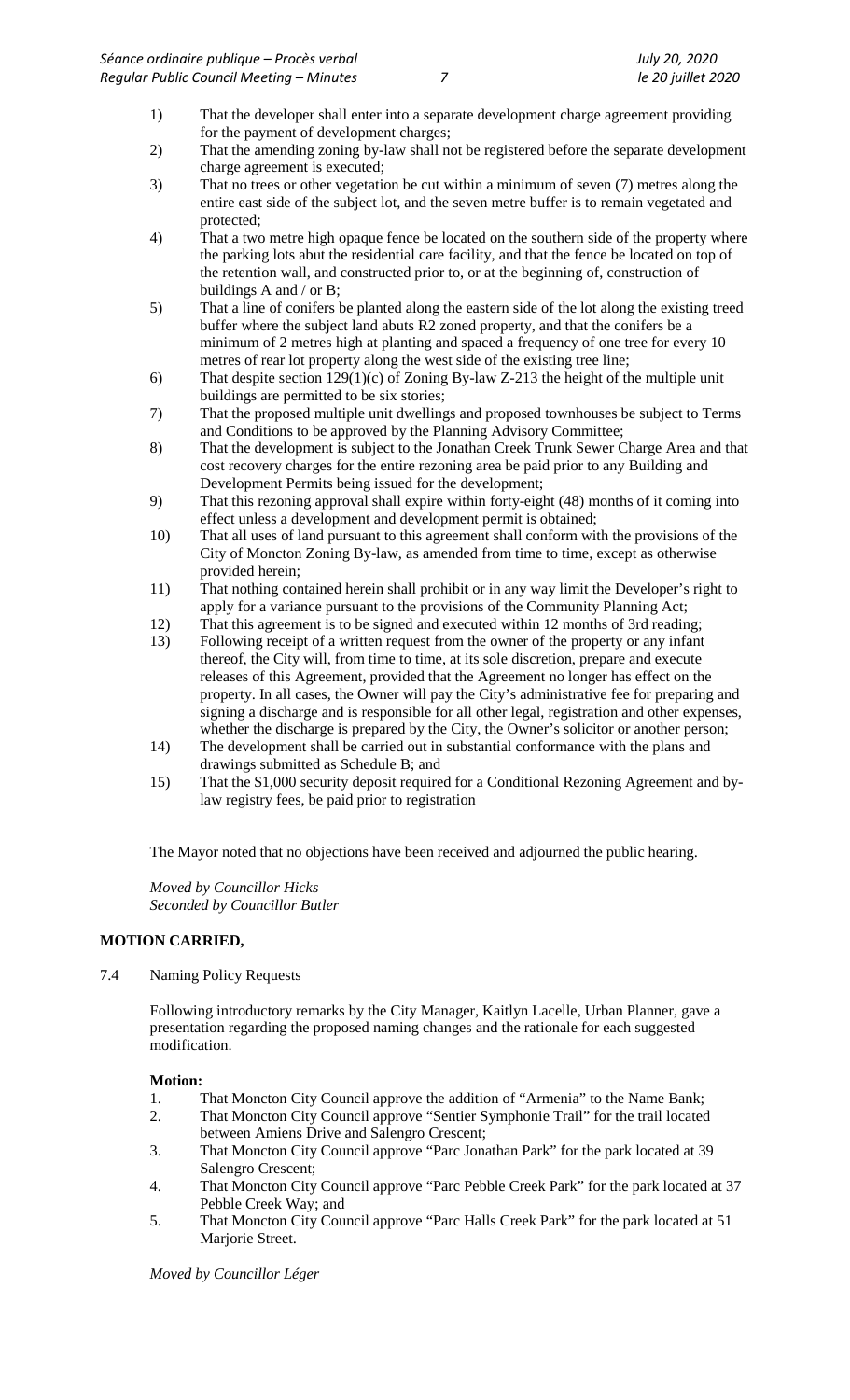*Seconded by Councillor Thériault*

### **MOTION CARRIED.**

# **8. STATEMENTS BY MEMBERS OF COUNCIL**

## **9.**

### **REPORTS AND RECOMMENDATIONS FROM COMMITTEES AND PRIVATE MEETINGS**

9.1 Recommendation(s) – Committee of the Whole – June 22, 2020

**Motion: That** Moncton City Council adopt in principle the findings and recommendations of the 2021-2031 Long-term Financial Plan, with specific recommendations to be considered and brought forward to Council for approval during the annual budget process.

*Moved by Councillor Edgett Seconded by Councillor Turner*

### **MOTION CARRIED.**

9.2 Recommendation(s) – Private Session – July 13, 2020

**Motion: That** Moncton City Council approve the Municipal Operating Agreement between the City and LIBERTY UTILITIES (GAS NEW BRUNSWICK) LP, and that the Mayor and City Clerk be authorized to execute all necessary documents and to affix the Corporate Seal thereto.

*Moved by Councillor Edgett Seconded by Councillor Léger*

#### **MOTION CARRIED.**

**Motion: That** Council approve:

- 1) Based on the financial grant models, approve and issue the Downtown Business Improvement Area (BIA) and Central Business District Zone (CBD) Financial Incentive Program Grant (3 year grant duration) for applicant Marc Ouellette, Co-owner, Ashford Living Gordon Inc. for the proposed project at 45 Gordon Street, PID 70351697, 696211, 694976, 694984, 694448 once the conditions of the Program are fulfilled and verified by City Administration.
- 2) Approve the Building Permit and Planning Fee Equivalent Grant for applicant Marc Ouellette, Co-owner, Ashford Living Gordon Inc. for the proposed project at 45 Gordon Street, PID 70351697, 696211, 694976, 694984, 694448 once the conditions of the Program are fulfilled and verified by City Administration.
- 3) Based on the financial grant models, approve and issue the Downtown Community Improvement Plan Area & Designated Heritage Properties Program Redevelopment Grant (5 year grant duration) for applicant Mario N. Caissie, President, Fusion Commercial Properties Inc. for the proposed project at 679-687 Main Street; PID 00687772 once the conditions of the Program are fulfilled and verified by City Administration.
- 4) That the City's Legal Department be directed to prepare Agreement(s) with the project proponents, and authorize the Mayor and City Clerk to execute same, and to affix the corporate seal thereto.

*Moved by Councillor Turner Seconded by Councillor Thériault*

A presentation was provided by Luc Babineau, Economic Development, overviewing the two applications. The first related to a project from Marc Ouellette (Ashford Living Gordon Inc.) at 45 Gordon Street valued at \$10.5M. A six-tory mixed-use development including commercial space and 5 residential units is proposed which will incorporate underground parking. Construction has already commenced. The applicant has submitted an application for all three municipal grants. Mario Caissie, President, Fusion Commercial properties has submitted an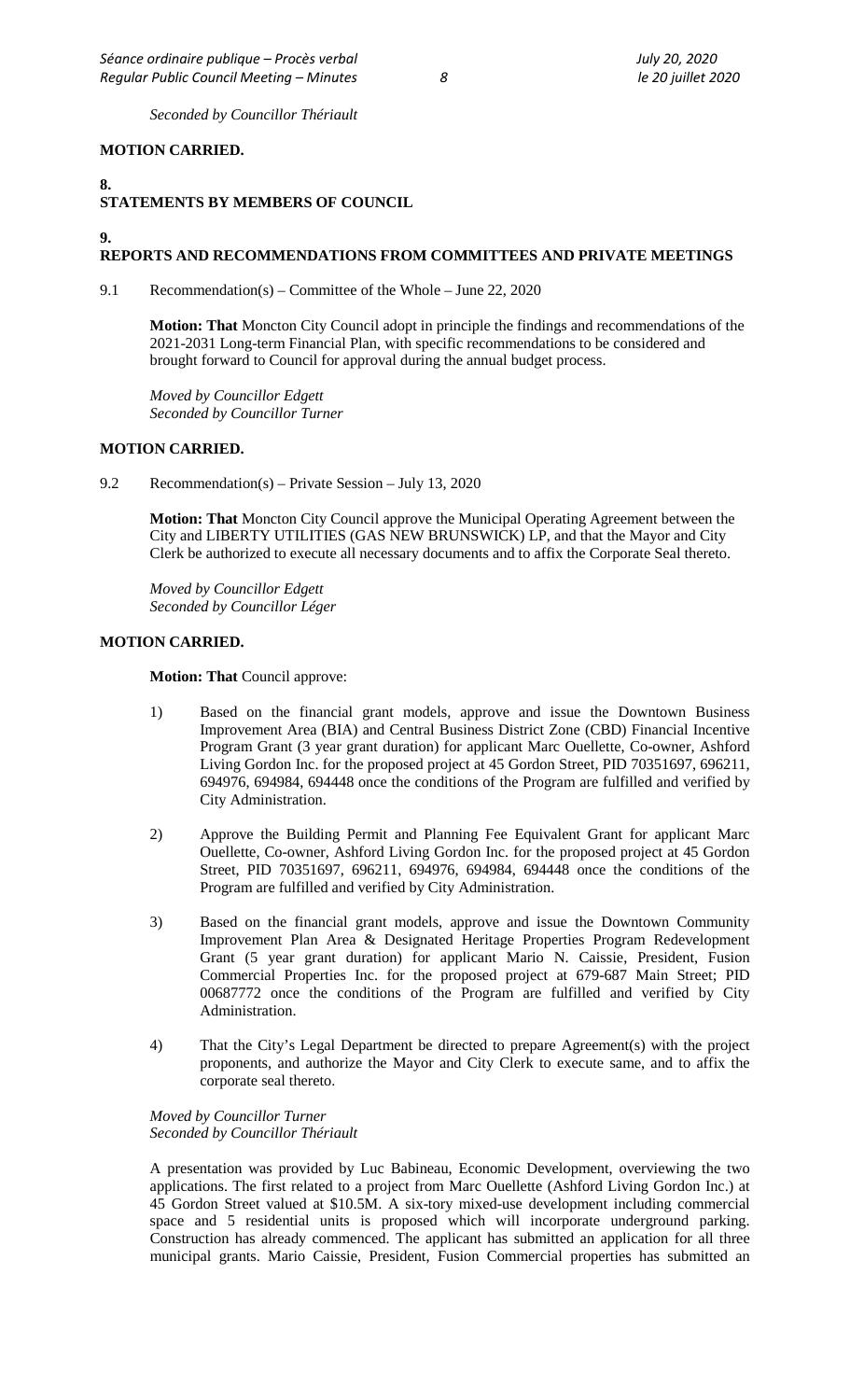application for a grant for development of commercial space at the Higgins Block located at 679- 687 Main Street valued at \$2,769,660. They qualify for 100% redevelopment grant.

In terms of meeting the \$108,000,000 development objective, Mr. Babineau advised that Economic Development will be meeting with Finance and Administration next week and will publicly release the amount raised to date through a press release.

### **MOTION CARRIED.**

**Motion: That** Moncton City Council approve the Landlord Waiver in relation to the Lease between the City and Indoor Sports Management Group Ltd. for the property located at 125 Russ Howard Drive (better known as the "Sportsdome"), and that the Mayor and City Clerk be authorized to execute all necessary documents and affix the Corporate Seal thereto.

*Moved by Councillor Léger Seconded by Councillor Edgett*

### **MOTION CARRIED.**

#### **10. REPORTS FROM ADMINISTRATION/ RAPPORTS DE L'ADMINISTRATION**

10.1 Harrisville Sanitary Sewer Drainage Basin Project

**Motion: That** City Council approve reimbursement to the City of Dieppe for the City of Moncton's share of the sanitary sewer costs for the College Street project in the amount of \$230,136.36 plus Net HST of \$9,863.64, for a total reimbursement of \$240,000.

*Moved by Councillor Léger Seconded by Councillor Boudreau*

### **MOTION CARRIED.**

### **11. READING OF BY-LAWS**

*The Assistant City Clerk announced that the following by-laws will be posted on line at [www.moncton.ca](http://www.moncton.ca/) in lieu of reading them into the record at future meetings, pursuant to Section 15.3(a) ii (A&B) of the Local Governance Act, or same can be faxed, mailed or e-mailed to interested parties at their request*.

11.1 A By-Law in Amendment of a By-Law Relating to the Adoption of the City of Moncton Municipal Plan, being By-Law Z-113.28 (211 Mapleton Rd.) – First Reading – Pending approval item 7.1

*First Reading* 

11.2 A By-Law in Amendment of the City of Moncton Zoning By-Law, being By-Law Z-213.74 (211 Mapleton Rd.) – First Reading – Pending approval item 7.1

*First Reading*

11.3 A By Law in Amendment of the City of Moncton Zoning By-Law, being By-Law Z-213.75 (320 Killam Drive) – First Reading – Pending approval item 7.2

### *First Reading*

*Pursuant to Section 15.3(a) ii (A&B) of the Local Governance Act the following by-laws were posted on the City of Moncton Internet site for the required time period specified in the Act. The by-laws receive second and third readings by title only.*

11.4 A By Law in Amendment of a By-Law Relating to the Adoption of the City of Moncton Municipal Plan, being By-Law Z-113.27 (Twin Oaks) – Second and Third Readings – Pending approval item 7.3

**Motion:** I would move that  $2^{nd}$  reading be given to By-Law Z-113.27.

*Moved by Councillor Butler*